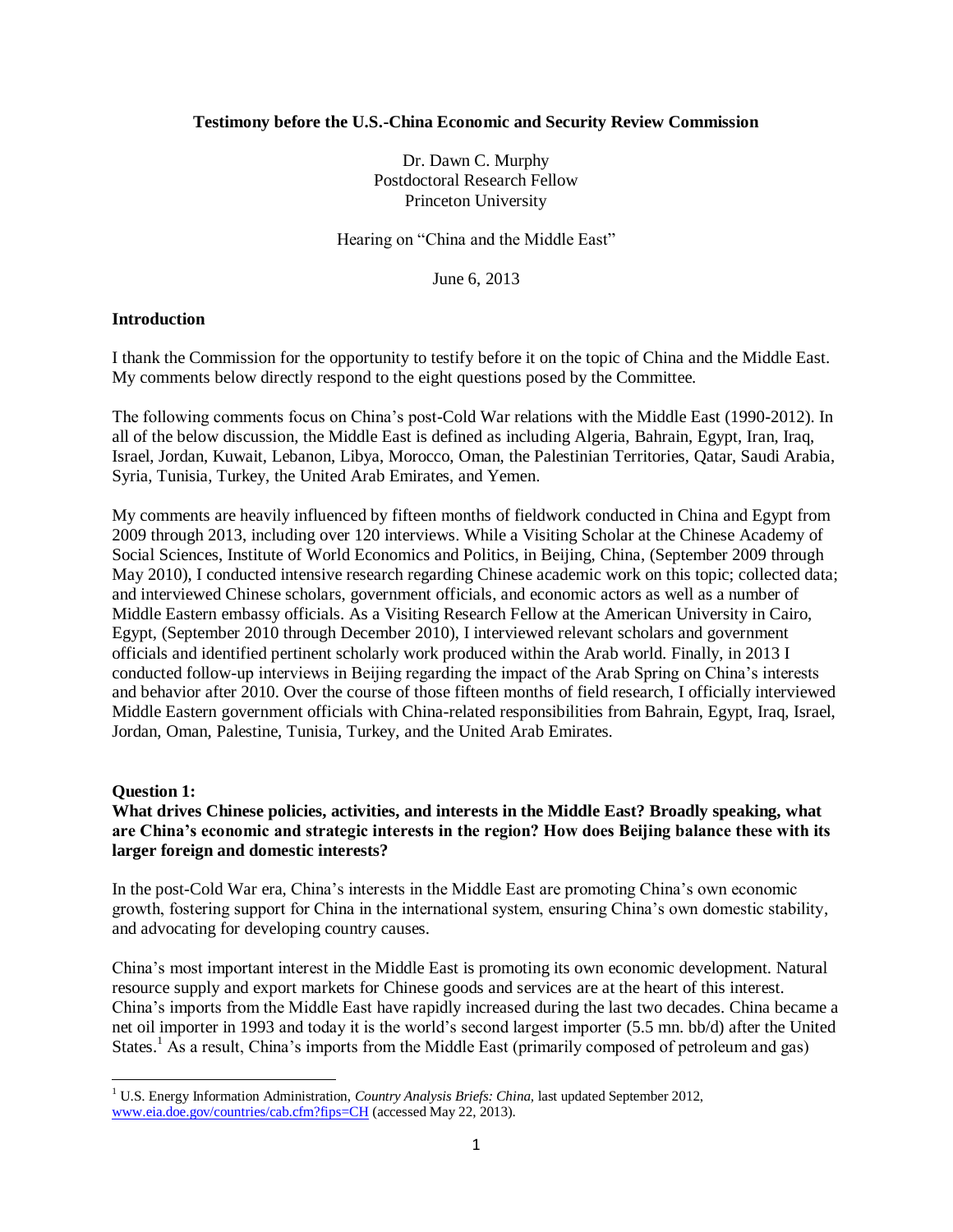grew from \$3.8 bn. in 1999 to \$160 bn. in  $2012<sup>2</sup>$  As of  $2011$ , the Middle East accounted for 55% of China's crude oil imports.<sup>3</sup> China's top crude oil suppliers in the region are Saudi Arabia (22%), Iran (12%), Oman (8%), Iraq (6%), Kuwait (4%), and the United Arab Emirates (3%).<sup>4</sup>

Although China's natural resource acquisition needs are a key component of its interest in promoting its own economic development, China's search for export markets in the Middle East is equally significant. China views the region as an immense economic opportunity for Chinese firms. China's product exports to the Middle East have dramatically increased over the last twenty years. They ballooned from \$6.47 bn. in 1999 to \$121 bn. in 2012.<sup>5</sup> China's top five export destinations in 2012 were the United Arab Emirates  $(\$30 \text{ bn.})$ , Saudi Arabia (\$18 bn.), Turkey (\$16 bn.), Iran (\$11 bn.), and Egypt (\$8 bn.).<sup>6</sup> China's primary exports were light industrial products (including consumer electronics and appliances), textiles, clothing, machinery, and automobiles.<sup>7</sup>

In addition to product exports, the Middle East is a huge service export market for China's construction, telecommunication, and finance industries. Contract services by construction firms are a particularly important segment of these services. In 2011, China's construction services in the Middle East were \$21 bn.<sup>8</sup> China's 2011 top construction service markets in the Middle East were Saudi Arabia (\$4.4 bn.), Algeria (\$4.1 bn.), Iran (\$2.2 bn.), United Arab Emirates (\$1.9 bn.), and Iraq (\$1.8 bn.)<sup>9</sup>

Foreign direct investment is not a major interest for China in the Middle East. Compared to its exports of goods and services, China's overseas direct investment (ODI) in the region is minimal. In 2010, it was merely  $$1.3$  bn.<sup>10</sup>

Related to China's interest in promoting its own economic growth are its concerns about economic security and regional stability in the Middle East. The region is viewed as a turbulent, U.S. dominated area which is a hotbed of great power competition, especially after the United States' invasion of Iraq in 2003 and the beginning of the Arab Spring in 2011. In order to ensure continued access to resources and markets in this region and to protect its own businesses and citizens operating in the region, China wants stability between countries and within countries.

After promoting its own economic growth, China's second most important interest in the Middle East is fostering international support in an emerging multipolar world order. Since the end of the Cold War, China has perceived an emerging multipolar order. Its proclamations regarding the inevitability of the trend toward multipolarity intensified after the 2008 Global Financial Crisis.<sup>11</sup> It envisions developing

 $\overline{a}$ <sup>2</sup> Data compiled from International Monetary Fund (IMF), *Direction of Trade Statistics Database,* [www.imfstatistics.org](http://www.imfstatistics.org/) (accessed May 22, 2013).

<sup>3</sup> U.S. Energy Information Administration, *Country Analysis Briefs: China,* last updated September 2012*,* [www.eia.doe.gov/countries/cab.cfm?fips=CH](http://www.eia.doe.gov/countries/cab.cfm?fips=CH) (accessed May 24, 2013).

 $<sup>4</sup>$  Ibid.</sup>

<sup>5</sup> Data compiled from International Monetary Fund (IMF), *Direction of Trade Statistics Database,* [www.imfstatistics.org](http://www.imfstatistics.org/) (accessed May 22, 2013).<br><sup>6</sup> Ibid.

<sup>7</sup> See Wang Lian, "Economic and Trade Relations Between China and Middle Eastern Countries," *International Studies* , No. 4 (2008), p. 26; and Jon B.Alterman and John W. Garver, *The Vital Triangle: China, the United States, and the Middle East.* (Washington, D.C.: CSIS Press, 2008)*,* p. 57.

<sup>8</sup> Data compiled from *China Statistical Yearbooks 2000-2012.* China National Bureau of Statistics.

<sup>&</sup>lt;sup>9</sup> Ibid.

<sup>&</sup>lt;sup>10</sup> Data compiled from *Statistical Bulletin of China's Outward Foreign Direct Investment* (China Ministry of Commerce, 2009), p. 78-83, at http://chinainvests.files.wordpress.com/2010/12/2009-mofcom-investment-report1.pdf (accessed on March 17, 2011) and Statistical Bulletin of China's Outward Foreign Direct Investment (China Ministry of Commerce, 2011), p. 82-84, at http://images.mofcom.gov.cn/hzs/accessory/201109/1316069658609.pdf*.*(accessed on May 24, 2013).

<sup>&</sup>lt;sup>11</sup> For example, see *The Diversified Employment of China's Armed Forces* (2012). White Paper, Beijing, China: Information Office of the State Council of the People's Republic of China, April 16, 2013 (accessed on-line on May 30, 2013 at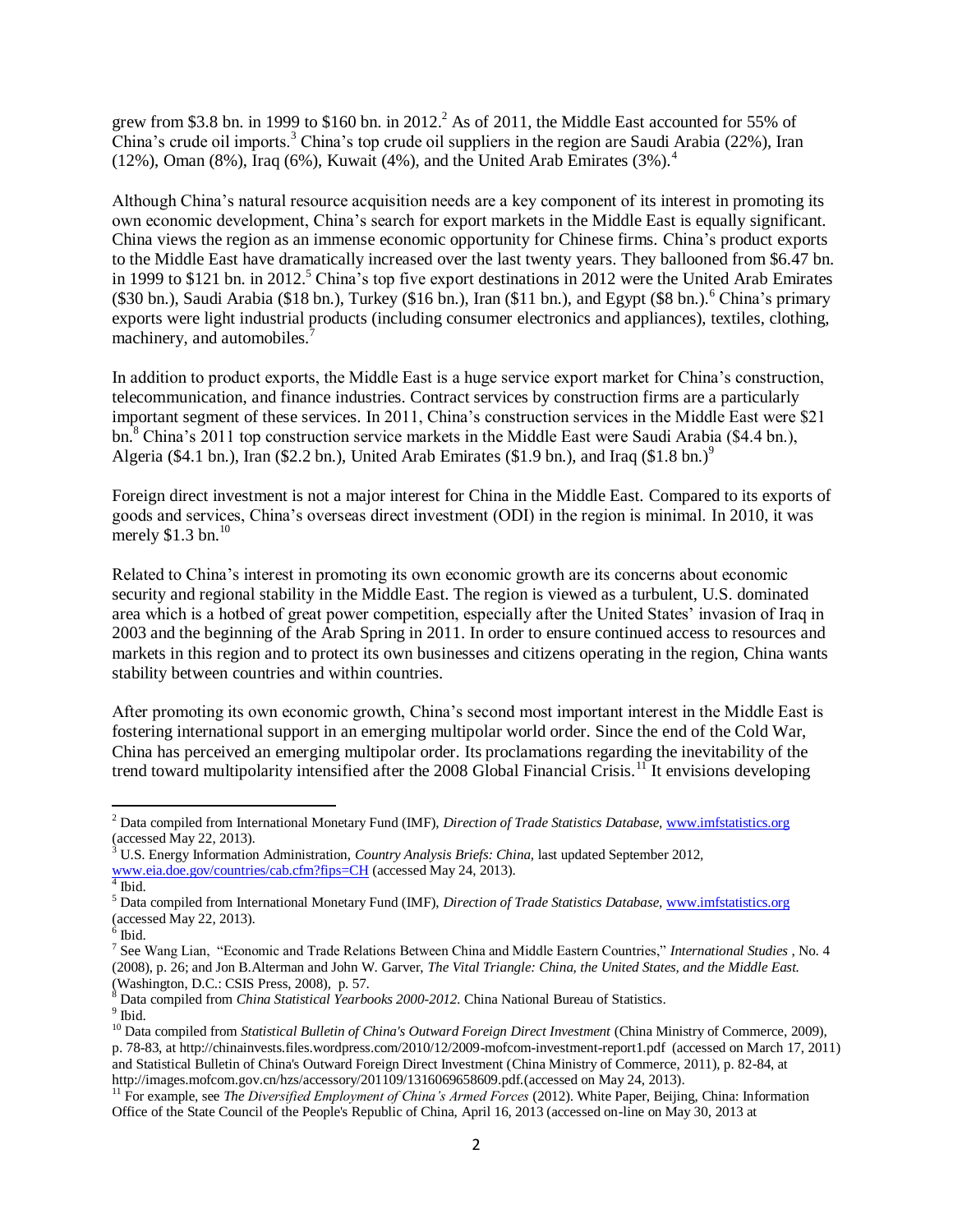countries (including those in the Middle East) as playing an increasingly important role in this new order. As a result, one of its major interests in the Middle East is gaining political support from these countries through South-South Cooperation.

In addition to promoting its own economic growth and fostering support in the international system, China's third most important interest is ensuring its own domestic stability. Due to religious and ethnic strife in Xinjiang, China's Muslim dominated province, the Middle East is perceived as a potential source of domestic instability for China. In particular, Turkish support for insurgency activities (due to shared ethnic heritage with the Uigurs) is a key concern. This domestic stability interest in relation to the Middle East intensified after September 11, 2001 and became particularly acute after the Xinjiang riots in 2009.<sup>12</sup> To maintain domestic stability, China seeks support from Middle Eastern governments for its suppression of insurgency activities in Xinjiang. After the beginning of the Arab Spring, China's concern regarding domestic stability in relation to the Middle East has shifted from issues related to Xinjiang to a concern over preventing the spread of Arab Spring style upheaval from the Middle East to China.<sup>13</sup>

Finally, China also has a strong interest in advocating for developing country causes. In the post-Cold War era, China has consistently called for the establishment of a just and equitable new international economic and political order which better represents the needs of developing countries. At the heart of this envisioned order is addressing economic and political inequalities between the developing world and the developed world, between the global South and the global North. During the Hu Jintao administration, China's selfidentification as a developing country and calls for establishing this new order escalated.<sup>14</sup> The 2008 Global

<sup>12</sup> In July 2009, there was large scale violence between ethnic Han Chinese and Uigurs in Xinjiang. According to Chinese authorities, 137 of those killed were Han, 46 were Uighur and 1 was from the Hui ethnic group. See Edward Wong, "China Raises Death Toll in Ethnic Clashes to 184," *New York Times*, July 10, 2009, available at: [http://www.nytimes.com/2009/07/11/world/asia/11china.html.](http://www.nytimes.com/2009/07/11/world/asia/11china.html)<br><sup>13</sup> For example, see Bruss Cislasse (2011), Nu<sup>11</sup>

<sup>13</sup> For example, see Bruce Dickson (2011). No "Jasmine" for China. *Current History, 110*(737), 211-216.

 $\overline{\phantom{a}}$ 

<sup>14</sup> For example, see *China's National Defense in 2002*. White Paper, Beijing, China: Information Office of the State Council of the People's Republic of China, December 2002, (accessed on-line on June 7, 2011 at [http://www.china.org.cn/e](http://www.china.org.cn/e-white/20021209/index.htm)[white/20021209/index.htm\)](http://www.china.org.cn/e-white/20021209/index.htm); *China's Foreign Affairs: 2003 Edition.* Beijing, China: Department of Policy Planning, Ministry of Foreign Affairs, People's Republic of China, World Affairs Press, 2003, p. 1,6; "Comparison -- Text of Wen Jiabao's Speech at China-African Cooperation Forum," Xinhua Domestic Service*,* December 15, 2003, accessed via World News Connection on June 10, 2011; "Full Text of Hu Jintao Speech at North-South Leaders' Dialogue Meeting," Xinhua Domestic Service, June 1, 2003, accessed via World News Connection on June 10, 2011; *China's Foreign Affairs: 2004 Edition.* Beijing, China: Department of Policy Planning, Ministry of Foreign Affairs, People's Republic of China, World Affairs Press, 2004, p. 1, 7-8, 35- 36; "Wen Jiabao Delivers Speech Marking Five Principles of Peaceful Coexistence Anniversary," Xinhua Domestic Service, June 28, 2004, accessed on-line via World News Connection on June 10, 2011; *China's National Defense in 2004.* White Paper, Beijing, China: Information Office of the State Council of the People's Republic of China, December 2004 , (accessed on-line on June 7, 2011 a[t http://www.china.org.cn/e-white/20041227/index.htm\)](http://www.china.org.cn/e-white/20041227/index.htm); *China's Peaceful Development Road.* White Paper, Beijing, China: Information Office of the State Council of the People's Republic of China, December 12, 2005, (accessed on-line on June 7, 2011 at [http://www.china.org.cn/english/features/book/152684.htm\)](http://www.china.org.cn/english/features/book/152684.htm); "Full Text of Hu Jintao's Speech at UN Summit 15 September," Xinhua Domestic Service, September 16, 2005, accessed on-line via World News Connection on June 10, 2011; "Full Text of Hu Jintao Speech at Asia-Africa Summit in Jakarta 22 Apr," Xinhua Domestic Service*,* May 5, 2005, accessed online via World News Connection on June 10, 2011; "Full Text of Hu Jintao's Speech at Asian-African Business Summit Reception," Xinhua, April 21, 2005, accessed via World News Connection on June 10, 2011; "Comparison – 'Full Text' of Hu Jintao's Speech at Opening of G-20 Meeting," Xinhua Domestic Service*,* April 16, 2005, accessed on-line via World News Connection on June 10, 2011; *China's Foreign Affairs: 2006 Edition.* Beijing, China: Department of Policy Planning, Ministry of Foreign Affairs, People's Republic of China, World Affairs Press, 2006, p. 3-4, 6, 38; "Text of Hu Jintao's Speech at Opening Ceremony of China-Africa Summit 4 Nov," *Xinhua Domestic Service*, November 6, 2006, accessed via World News Connection

http://www.china.org.cn/government/whitepaper/node\_7181425.htm); *China's National Defense in 2010.* White Paper, Beijing, China: Information Office of the State Council of the People's Republic of China, March 31, 2011, (accessed on-line on June 7, 2011 at [www.china.org.cn/government/whitepaper/node\\_7114675.htm\)](http://www.china.org.cn/government/whitepaper/node_7114675.htm); *China's National Defense in 2008.* White Paper, Beijing, China: Information Office of the State Council of the People's Republic of China, January 20, 2009 , (accessed on-line on June 7, 2011 at http://www.china.org.cn/government/whitepaper/node\_7060059.htm)*; China's Foreign Affairs: 2009 Edition.* Beijing, China: Department of Policy Planning, Ministry of Foreign Affairs, People's Republic of China, World Affairs Press, 2009, p. 1- 3; *China's Foreign Affairs: 2008 Edition.* Beijing, China: Department of Policy Planning, Ministry of Foreign Affairs, People's Republic of China, World Affairs Press, 2008, p. 1-2.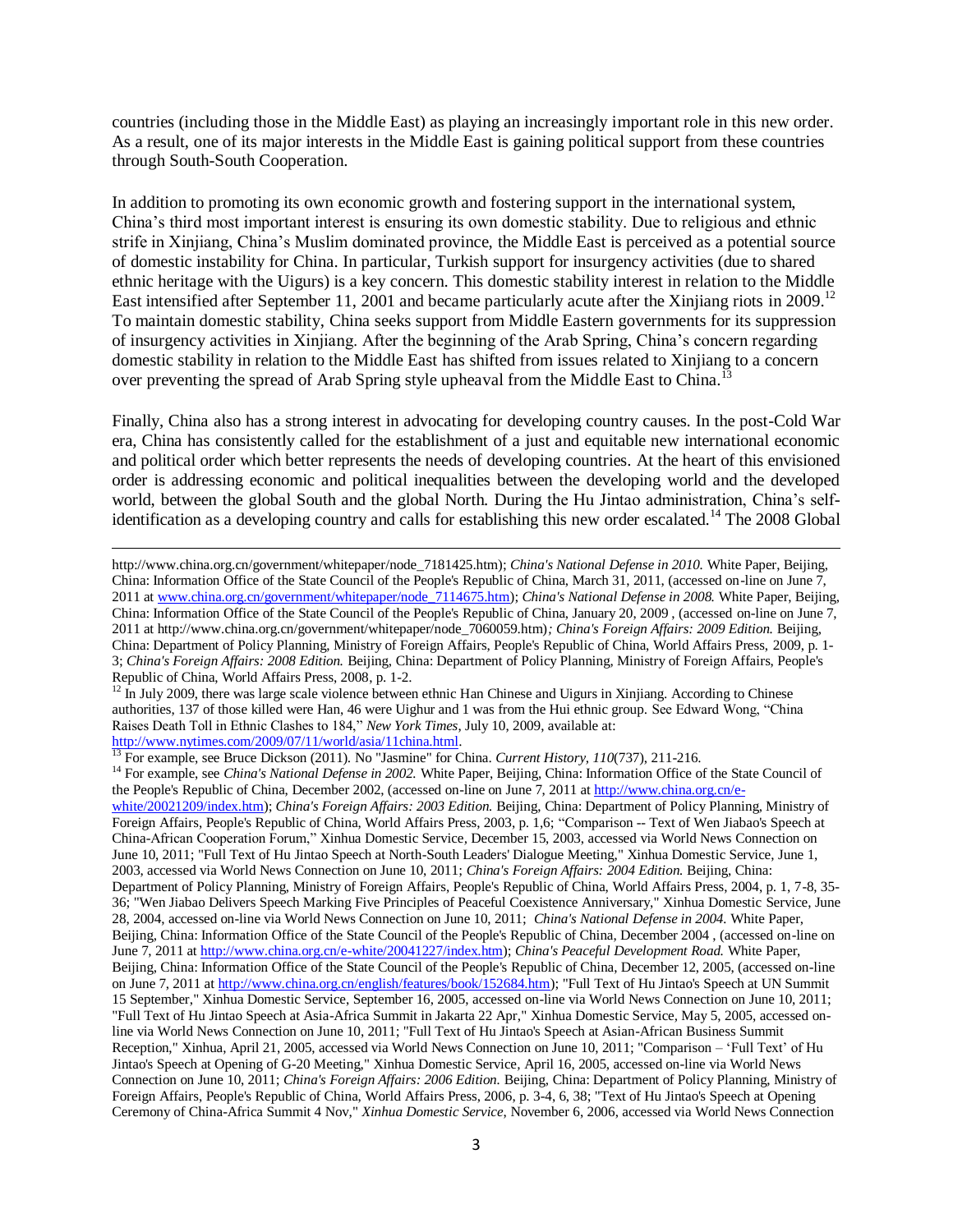Financial Crisis also amplified China's demands for a new, more inclusive order.<sup>15</sup> Middle Eastern states are seen as key partners in South-South cooperation and pursuing this new order.

# **Question 2: Characterize China's economic, diplomatic, cultural, and military engagement in the Middle East.**

Since 2000, China relations with Middle Eastern countries have rapidly expanded to include a vast array of political, economic, cultural and military interactions. The following describes major aspects of that engagement: Cooperation Forums, the Middle East Issues Special Envoy, strategic partnerships, top leader visits, United Nations Security Council voting, the China-GCC Free Trade Agreement, government support for Chinese companies, special economic zones, Confucius Institutes, United Nations Peacekeeping Operations, antipiracy operations, conventional arms sales, and military exchanges.

# *Cooperation Forums*

China has established two Cooperation Forums that include Middle Eastern countries, the Forum on China-Africa Cooperation (FOCAC) and the China-Arab States Cooperation Forum (CASCF).<sup>16</sup> These Cooperation Forums are China's primary multilateral coordination mechanisms with the Middle East.

FOCAC was established in 2000. The entire continent of Africa (including North Africa) is included in the organization. The current members of FOCAC are the People's Republic of China (PRC) and fifty African nations.<sup>17</sup> Four African countries (who still recognize the Taiwan) are not members of FOCAC: Burkina Faso, Gambia, Sao Tome Principe, and Swaziland. In North Africa, there are a number of countries that are members of both FOCAC and CASCF due to their affiliation with the Arab League. Those dual member countries are Algeria, Djibouti, Egypt, Libya, Mauritania, Morocco, Somalia, Sudan, and Tunisia.

CASCF was established in 2004. The League of Arab States represents its twenty-one members in this forum. Those states are Algeria, Bahrain, Djibouti, Egypt, Jordan, Iraq, Lebanon, Libya, Kuwait, Mauritania, Morocco, Oman, Palestine, Qatar, Saudi Arabia, Somalia, Sudan, Syria, Tunisia, United Arab Emirates, and Yemen. All of these states recognize the PRC (as opposed to Taiwan). As a result of coordination by the Arab League, in CASCF the Arab States actively negotiate for the inclusion of

http://www.china.org.cn/government/whitepaper/node\_7126562.htm).

 $\overline{\phantom{a}}$ 

on June 10, 2011; *China's National Defense in 2006.* White Paper, Beijing, China: Information Office of the State Council of the People's Republic of China, December 2006 , (accessed on-line on June 7, 2011 at

[http://www.china.org.cn/english/features/book/194421.htm\)](http://www.china.org.cn/english/features/book/194421.htm); "Full Text of Hu Jintao Speech at Dialogue Between G-8, Developing-Countries," Xinhua Domestic Service*,* June 9, 2007, accessed on-line via World News Connection on June 10, 2011; *China's Foreign Affairs: 2007 Edition.* Beijing, China: Department of Policy Planning, Ministry of Foreign Affairs, People's Republic of China, World Affairs Press, 2007, p. 4-5; "Full Text of Hu Jintao Speech at G8 Outreach Session 9 July in Toyko, Japan," Xinhua Domestic Service, July 10, 2008: accessed on-line via World News Connection on June 10, 2011; and *China's Peaceful Development.* White Paper, Beijing, China: Information Office of the State Council of the People's Republic of China, September 6, 2011, (accesssed online on October 14, 2011 at

<sup>15</sup> For example, see *China's Foreign Affairs: 2009 Edition.* Beijing, China: Department of Policy Planning, Ministry of Foreign Affairs, People's Republic of China, World Affairs Press, 2009, p. 4-5.

 $16$  Official website for FOCAC i[s www.focac.org.](http://www.focac.org/) The CASCF website is www.cascf.org.

<sup>&</sup>lt;sup>17</sup> African members of FOCAC include Algeria, Angola, Benin, Botswana, Burundi, Cameroon, Cape Verde, Central Africa, Chad, Comoros, Congo (Republic of), Congo (Democratic Republic of), Cote d'Ivoire, Djibouti, Egypt, Equatorial Guinea, Eritrea, Ethiopia, Gabon, Ghana, Guinea, Guinea-Bissau, Kenya, Lesotho, Liberia, Libya, Madagascar, Malawi, Mali, Mauritania, Mauritius, Morocco, Mozambique, Namibia, Niger, Nigeria, Rwanda, Sierra Leone, Seychelles, Senegal, Somalia, South Africa, South Sudan, Sudan, Tanzania, Togo, Tunisia, Uganda, Zambia, and Zimbabwe.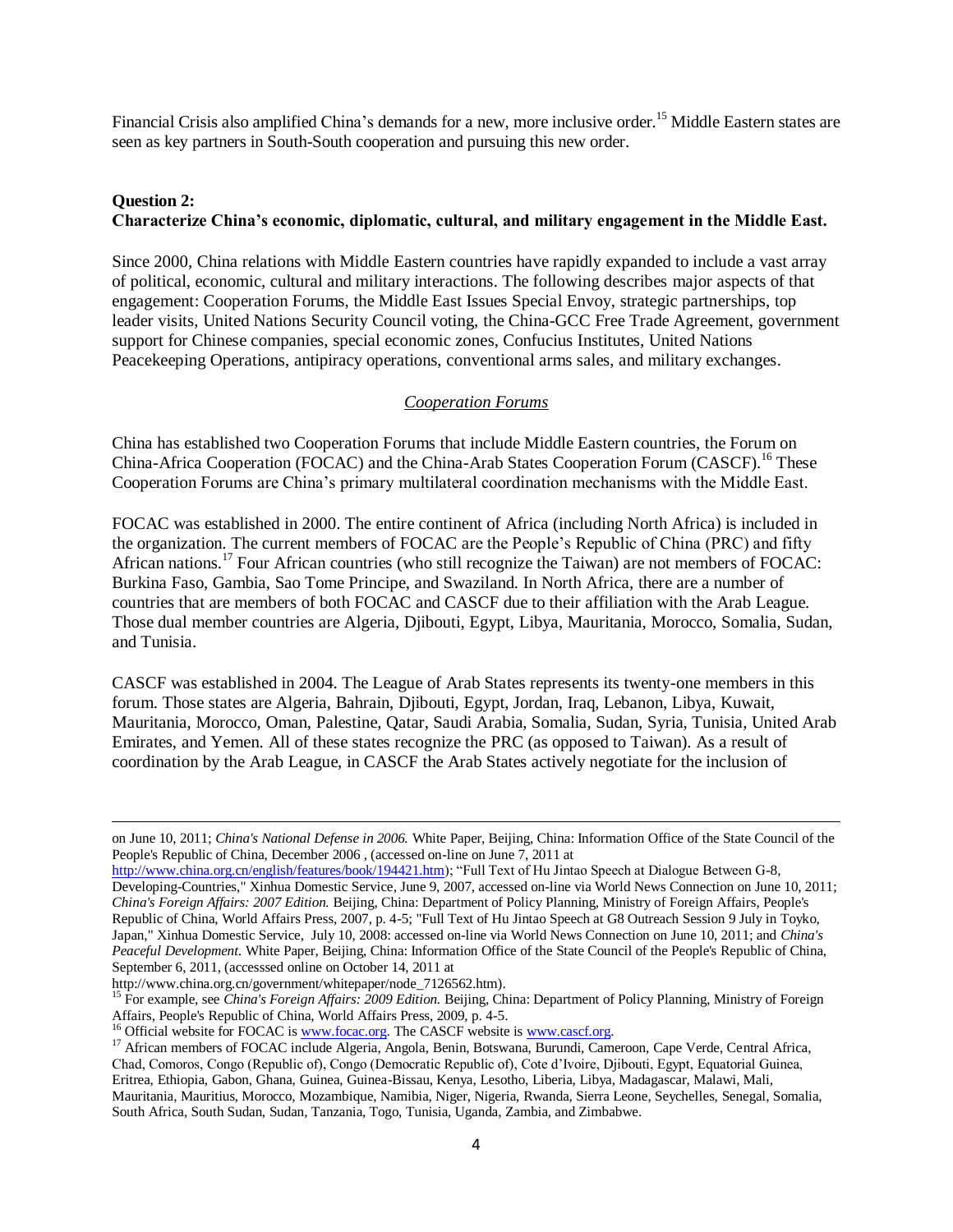collective projects involving multiple Arab countries (e.g. railway projects, nuclear power projects, and Dead Sea initiatives).  $18$ 

FOCAC meets every three years and most meetings are conducted at the ministerial level. From 2000 through 2012, five meetings were held: 2000, 2003, 2006, 2009, and 2012. The 2006 meeting was a summit which included most of the top leaders from African countries. The CASCF meets more frequently, every two years (2004, 2006, 2008, 2010, and 2012). To date, all CASCF meetings have been held at the ministerial level.

Both FOCAC and CASCF emphasize political cooperation between China and Middle Eastern states. The foundations of political cooperation in the Forums are China's Five Principles of Peaceful Coexistence (mutual respect for territory and sovereignty; mutual non-aggression; mutual non-interference in internal affairs; equality and mutual benefit; and peaceful coexistence),  $^{19}$  South-South Cooperation, the One China Principle, and support for Arab political causes (especially regarding the Arab-Israeli conflict). As already discussed, China's second most important interest in the Middle East is promoting international support for China in an emerging era of multipolarity. China utilizes these Forums to gain that support.

As discussed earlier in this testimony, China's most important interest in the Middle East is promoting its own domestic economic growth by acquiring resources, developing markets, and ensuring stability in the region. FOCAC and CASCF are the primary multilateral mechanisms through which China coordinates economic activities with the Middle East to support these interests. The main areas of economic cooperation in these Forums are trade, investment, infrastructure, and economic security.

Although China has established a Cooperation Forum with another region that does emphasize military cooperation (the Central Asian Shanghai Cooperation Forum), military cooperation is not a major component of CASCF or FOCAC. Military issues are referred to very broadly, usually just articulating regional support for China's multilateral military activities outside the Forums.

Though they will not be discussed in detail in this testimony, in addition to the areas of cooperation discussed above, both FOCAC and CASCF contain clauses for cooperation in the areas of environmental protection, cultural exchange, media, tourism, sports, legislative interaction and building party-to party ties.

# *Middle East Issues Special Envoy*

China's Middle East Issues Special Envoy was the first special envoy ever appointed by China. The Envoy is focused on the Middle East peace process and other issues of concern in the region. China established the Envoy in 2002. The main reason that China established the Special Envoy was due to urging by Arab states for China to become involved in the issue.<sup>20</sup> Many Arab states perceive China to be

 $\overline{a}$ 

<sup>&</sup>lt;sup>18</sup> Interview, Embassy of the Hashemite Kingdom of Jordan, May 24, 2010, Beijing, China; and Interview, Former League of Arab States official, October 26, 2010, Cairo, Egypt.

<sup>&</sup>lt;sup>19</sup> The 5 Principles of Peaceful Coexistence were originally developed by China in the early 1950's. See [http://www.fmprc.gov.cn/eng/ziliao/3602/3604/t18053.htm.](http://www.fmprc.gov.cn/eng/ziliao/3602/3604/t18053.htm)

 $^{20}$  Many interview respondents cited Arab expectations as the main reason for formation of the Envoy. Some examples include Interview, Beijing University Scholar, April 14, 2010, Beijing, China; Interviews, CIIS, March 30, 2010, Beijing, China; Interview, Embassy of the Sultanate of Oman, March 31, 2010, Beijing, China; Interview, Former Arab League official, October 26, 2010, Beijing, China; and Interview, Former African Union Official, November 9, 2010, Cairo, Egypt. See also, "Xinhua: Egypt Welcomes China's Active Role in Mideast Peace Process," *Beijing Xinhua in English*, November 7, 2002, accessed via World News Connection on October 16, 2006; "Syrian Vice President Discusses Mideast Situation With Visiting PRC Envoy 10 Nov," *Xinhua Hong Kong Service*, November 10, 2002, accessed via World News Connection on October 16, 2006 ; and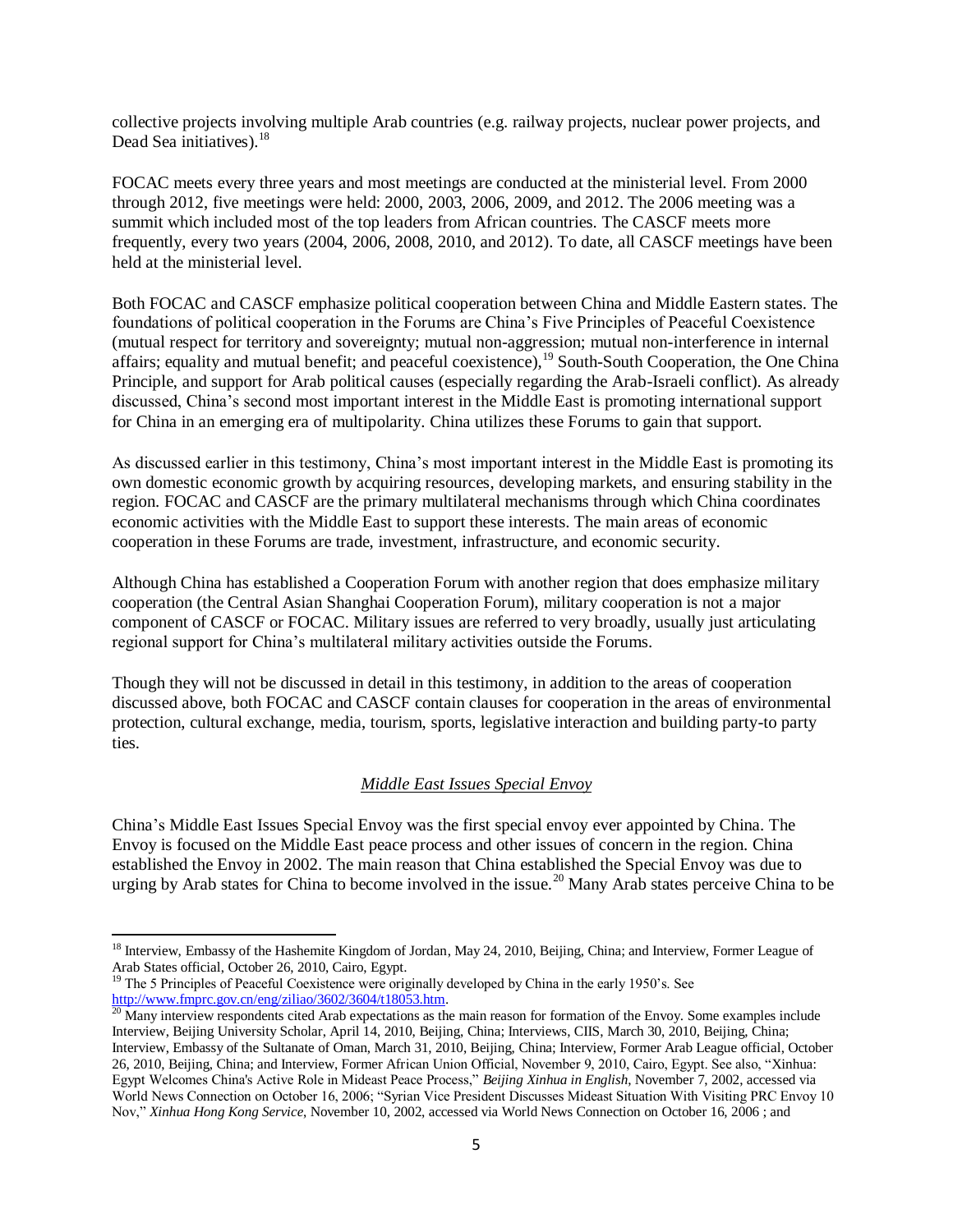a more balanced player in the Middle East Peace Process than other great powers (especially the United States) due to China's historical support for the Palestinians.

To date, the Special Envoys appointed have all been seasoned diplomats with deep experience in the Middle East: Wang Shijie (2002-2006), Sun Bigan (2006-2009), and Wu Siki (2009-present).

China appears to have multifaceted strategic interests in the Middle East Peace process supported by the Special Envoy. First, similar to China's behavior in the CASCF, it appears to genuinely support the cause of the Palestinians and other Arabs involved in the Arab-Israeli conflict in seeking a solution to the conflict. Second, as discussed earlier in this testimony, regional stability in the Middle East is very important to China. It wants peace in the Middle East in order to ensure a stable international environment for its own economic growth and prosperity. China perceives the Arab-Israeli conflict as the core of problems in the Middle East, so solving this dilemma would help to guarantee peace. Third, China appears to consider its involvement to be the proper conduct for a great power who is a permanent member of the UN Security Council. Finally, China appears to see itself as uniquely positioned to function as a liaison and peacemaker between disputing powers because it maintains relatively good relations with all of the parties involved in the conflict.

Although the Arab states may want China to exert more influence in the Middle East Peace Process on their behalf, the specific role of the Special Envoy to the Middle East appears to be to gain a deeper understanding of the conflict and to serve as a liaison between various parties. At this point, its most important mission is to encourage the parties to negotiate at all. China's specific stance on the Middle East issue was most succinctly stated in its 2003 Five Point Proposal.<sup>21</sup> Basically, China supports the "road map" approach, peaceful negotiations, an end to violence, an independent Palestinian state, the establishment of an international supervisory mechanism, the land for peace principle as a basis for negotiations, negotiations with Palestine, Lebanon and Syria, and greater involvement of the international community in the peace process. In many press statements China has made clear that part of its "land for peace" concept is that the borders should be negotiated to pre-1967 lines, the Golan Heights should be returned to Syria, and Jerusalem should be the capital of Palestine. Even though China has maintained normal state-to-state relations with Israel since 1992, it appears to support the Arab side of the conflict more. Although China often points out that Israel's statehood is a fact and that its security must be protected, its criticism of Israel's aggression appears to be stronger than its condemnation of terrorist activities perpetrated by Hamas or Hezbollah. From 2002 to 2012, China's position on these issues has remained quite constant.

### *Strategic Partnerships*

Starting in the mid-1990's, China introduced a new diplomatic mechanism called "strategic partnership." These strategic partnerships are established with individual countries and groupings of countries. China's strategic partnerships are not military alliances (or quasi-military alliances). These relationships are labeled as strategic by the Chinese government because they include all aspects of bilateral relations (e.g.

 $\overline{a}$ 

<sup>&</sup>quot;Jordan's King Welcomes China's Role In Mideast Peace Process," *Beijing Xinhua in English,* November 11, 2002, accessed via World News Connection on October 16, 2006.

<sup>21</sup> See "PRC Middle East Special Envoy Elaborates 5-Point Proposal on Middle East Issues," *Beijing Xinhua Domestic Service in Chinese,* May 28, 2003, accessed via World News Connection on October 16, 2006.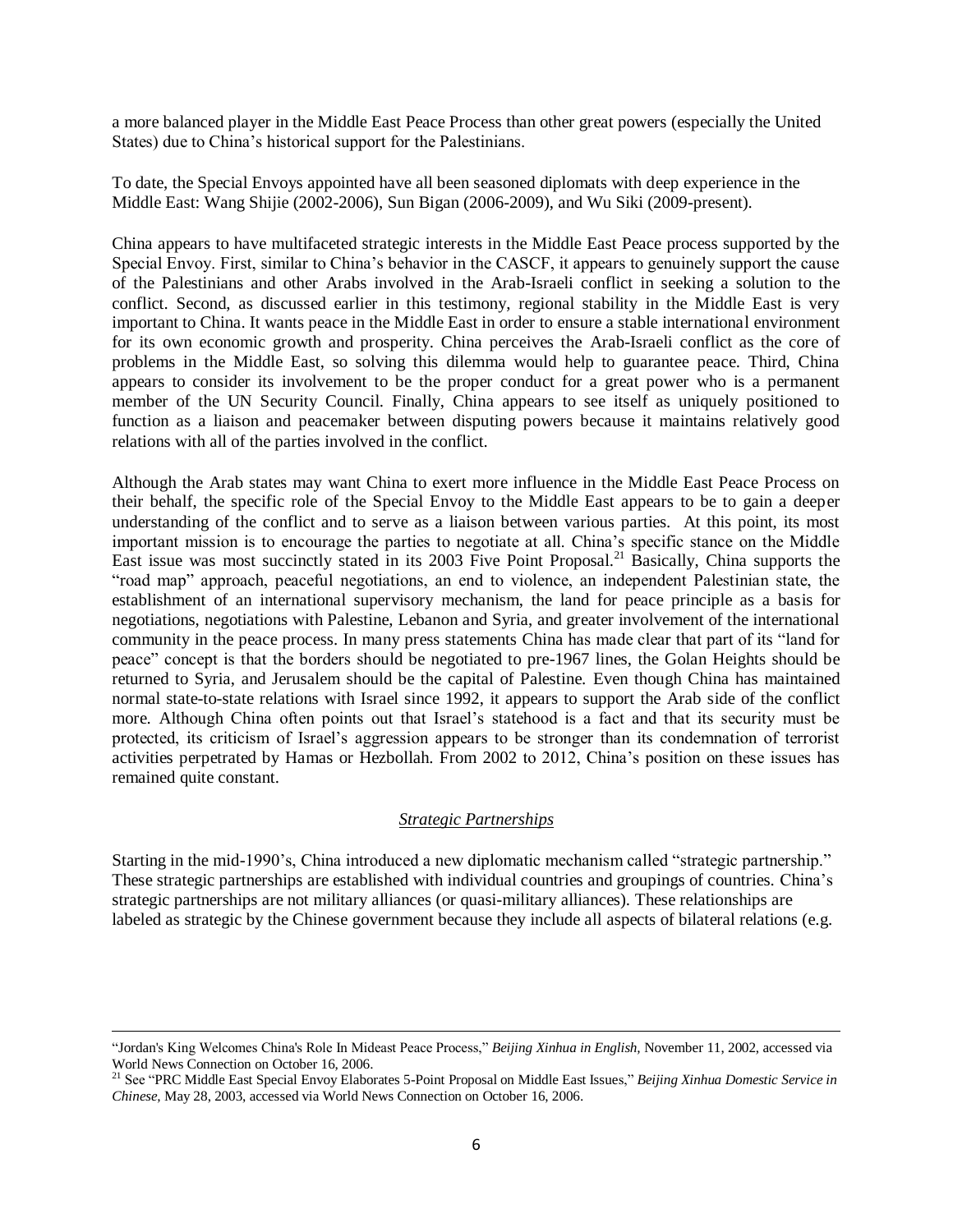economic, political, cultural and military) and because both sides make a long-term commitment to bilateral relations<sup>22</sup>

China established a strategic partnership with Africa as a continent at the 2006 FOCAC Summit<sup>23</sup> and with the League of Arab States via the CASCF at the 2010 Tianjin Ministerial Meeting.<sup>24</sup> To date, China has initiated strategic partnerships with the following individual countries in the Middle East: Egypt (1999), Saudi Arabia (1999), Algeria (2004), Turkey (2010), and the United Arab Emirates (2012).<sup>25</sup>

## *Top Leader Visits*

China's leadership has frequently visited Middle Eastern countries over the last two decades. Between 1990 and 2002, top leadership of the Jiang Zemin administration (President Jiang Zemin and Premiers Zhu Rongji and Li Peng) visited the following countries (number of visits in parentheses): Egypt (3), Morocco (3), Algeria (2), Turkey (2), Iran (1), Israel (1), Libya (1), Palestine (1), Saudi Arabia (1), and Tunisia  $(1)$ <sup>26</sup> Continuing an emphasis on the diplomatic importance of Middle Eastern countries, from 2003 to 2012 the Hu Jintao Administration (including President Hu Jintao and Premier Wen Jiabao) visited: Egypt (3), Saudi Arabia (3), Morocco (2), United Arab Emirates (2), Qatar (1), and Turkey (1).<sup>27</sup>

### *United Nations Security Council (UNSC) Voting*

In general, China votes in alignment with the other permanent five (P5) members of the United Nations Security Council. That said, there are two issue areas in which China and U.S. votes tend to differ: territorial integrity and the Arab-Israeli conflict.

In the 1990's, China's UNSC vote differed from the United States in fifty cases. 22% of those votes involved Middle East issues. In the 2000's, there was a dramatic increase in the percentage of differing votes involving the Middle East. Out of thirty-three cases where votes differed between the China and the United States, 55% of differing votes were related to Middle East. Before 2011, China rarely utilized its veto power in the Security Council, but instead often employed abstention to voice disapproval without directly confronting the United States and other P5 members.<sup>28</sup> That pattern changed with the beginning of the Arab Spring. Out of seven differing votes from 2011 to 2012, three were vetoes over resolutions about Syria. Overall, in those two years, 72% of votes that differed between the U.S. and China involved the Middle East.

During the entire timeframe under consideration, the vast majority of China's abstentions were over issues of territorial integrity, particularly sanctions and jurisdiction of criminal courts. These votes

 $\overline{\phantom{a}}$ <sup>22</sup> For a detailed discussion on China's strategic partnerships, see Evan S. Medeiros, *China' International Behavior: Activism, Opportunism, and Diversification (*Santa Monica, CA: RAND, 2009), 82-89.

<sup>23</sup> See "Declaration of the Beijing Summit of the Forum on China-Africa Cooperation." November 5, 2006. www.focac.org (accessed November 28, 2011).

<sup>24</sup> See "Enhancing Mutual Understanding, Learning from Each Other, and Joint Contribution: Speech by President Jiemian Yang of Shanghai Institutes for International Studies (SIIS)," *Shanghai Institutes for International Studies,* http://www.siis.org.cn/en/zhuanti\_view\_en.aspx?id=10118 (accessed February 16, 2012).

<sup>&</sup>lt;sup>25</sup> See Medeiros, *China' International Behavior: Activism, Opportunism, and Diversification* and various interviews and Chinese news reports.

 $^{26}$  Jiang Zemin, Zhu Rongji, and Li Peng travel data compiled from various news reports collected via World News Connection on September 24, 2011 and data from Deborah Brautigam, *The Dragon's Gift: The Real Story of China in Africa (*Oxford: Oxford University Press, 2009), p. 84.

 $^{27}$  Hu Jintao and Wen Jiabao travel data compiled from China Vitae Website, accessed on September 24, 2011 and May 25, 2013 a[t http://www.chinavitae.com/vip/index.php?mode=officials.](http://www.chinavitae.com/vip/index.php?mode=officials)

<sup>&</sup>lt;sup>28</sup> Between joining the United Nations in 1971 and 2010, China only exercised its veto nine times in total. See Medeiros, *China's International Behavior*, 190, for a detailed list of vetoes 1971-2010. In 1972, its veto was used to support Palestine's PLO.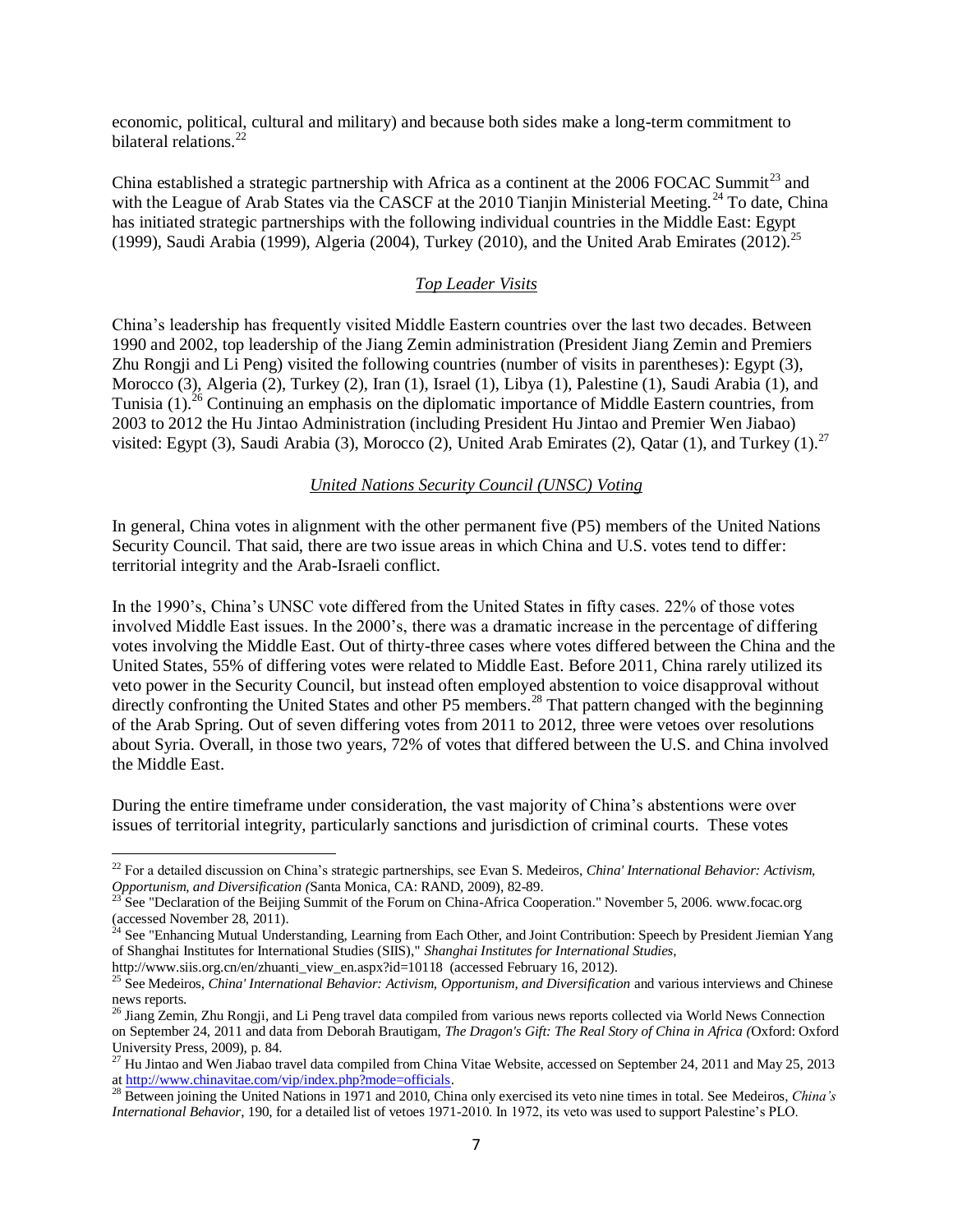directly correspond to China's promotion of the Five Principles of Peaceful Coexistence described in the above section on Cooperation Forums, especially the principles of mutual respect for territory and sovereignty and mutual non-interference in the internal affairs of other states. From 1990 to 2012, China's support for these norms was relatively constant. In fact, based on China's veto behavior in relation to Syria in 2011 and 2012, it could be argued that China's support for these norms actually increased over the last few years. That said, there are a few inconsistencies in China's behavior. In the 1990's, there were a number of cases where China abstained from votes concerning actions against Iraq. In the 2000's, there were not any Security Council votes on Iraq where China's vote differed. Also, in direct conflict with its general opposition to sanctions, it voted for sanctions targeting Iran's developing nuclear program. For example, China voted yes for the following UNSC Resolutions implementing sanctions on Iran: S/RES/1737(2006), S/RES/1747(2007), S/RES/1803(2008), and S/RES/1929(2010). One possible explanation for these discrepancies is that China did not want to oppose the United States on issues which involved vital national interests for the U.S. As discussed earlier in this testimony, China perceives the Middle East to be in the U.S. sphere of influence and does not want conflict with the United States in the region. As a result, it may have been more cooperative on issues (such as the 2003 Iraq War and actions against Iran's nuclear program) that were arguably vital national interests for the U.S.

China's yes votes that differ from the United States tend to involve Chinese support for the Palestinians in the Arab-Israeli conflict. These yes votes significantly increased in the 2000's. This directly corresponds to China's pledges via CASCF (and the China-Middle East Special Envoy) to support the Palestinians in the international arena.

# *China-GCC Free Trade Agreement*

In July 2004, China and the GCC signed a Framework Agreement on Economic, Trade, Investment, and Technological Cooperation and announced the launch of free trade agreement negotiations.<sup>29</sup> GCC (Cooperation Council for the Arab States of the Gulf) country membership includes the United Arab Emirates, Bahrain, Saudi Arabia, Oman, Qatar and Kuwait.<sup>30</sup> The proposed FTA would include goods, services, and investment.<sup>31</sup> Between 2004 and 2012, six rounds of negotiations were held. Negotiations are ongoing and both sides appear to be optimistic that a final agreement will ultimately materialize.

# *Government Support for Chinese Companies*

One of the most active and vigorously criticized facets of China's interactions with the Middle East is the engagement of Chinese companies in the region. As discussed earlier in this testimony, China's economic interests in this region (for resources and markets) dramatically increased from 1990 to 2012. In the Middle East, the vast majority of Chinese company activity is in three sectors: energy, construction and telecommunications. Chinese state owned enterprises (SOE's) are the most prominent Chinese corporate actors in the Middle East. Over the last two decades, the Chinese government has actively encouraged these enterprises to pursue opportunities globally and specifically in the Middle East. In addition to the fact that these enterprises are ultimately owned and controlled by the Chinese state, the Chinese state guides the behavior of these enterprises through a number of initiatives. These companies receive direct and indirect government subsidies; favorable financing in the form of generous credit lines and low

 $\overline{a}$ 

<sup>&</sup>lt;sup>29</sup> See "The Joint Press Communiqué between the People's Republic of China and The Cooperation Council for the Arab States of the Gulf (GCC)," *Ministry of Foreign Affairs of the People's Republic of China Website,* July 7, 2004, [http://www.fmprc.gov.cn/eng/wjdt/2649/t142542.htm,](http://www.fmprc.gov.cn/eng/wjdt/2649/t142542.htm) ccessed January 12, 2010.

<sup>&</sup>lt;sup>30</sup> For more information on the Gulf Cooperation Council (GCC), refer to its website at http://www.gccsg.org/eng/indexc64c.html?action=GCC

<sup>31</sup> See PRC Ministry of Commerce, *China FTA Network (China-GCC FTA Page),* http://fta.mofcom.gov.cn/topic/engcc.shtml (accessed January 12, 2012).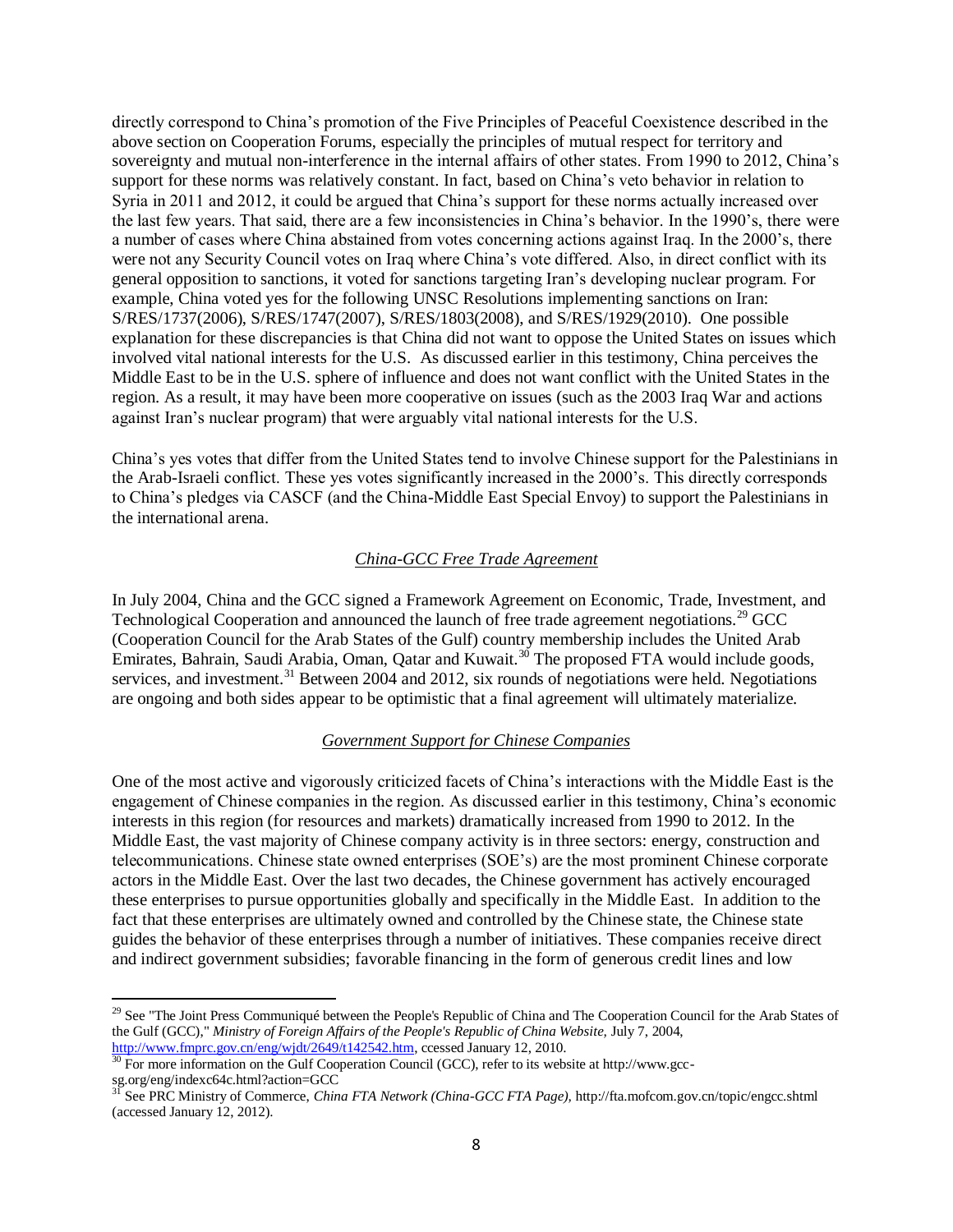interest loans from state-owned banks; preferential awarding of construction contracts tied to China's foreign aid and concessional loans; $32 \text{ and expected mandatory approxals}$  for large scale OFDI activities.<sup>33</sup> These companies have been encouraged to pursue overseas opportunities in target industries and regions through the creation of national champions and the Chinese government's "going out/ going global" programs. These companies have also been encouraged to aggressively pursue economic engagement through initiatives announced in the FOCAC and CASCF. Finally, the Chinese government provides strong political support for these companies.

### *Special Economic Zones*

Between 1990 and 2012, China launched two Special Economic Zones (SEZ) in the Middle East: Egypt (1994) and Algeria (2006).<sup>34</sup> The Egyptian Suez Canal SEZ is strategically located near port facilities on the Suez Canal. Longer term, this location will facilitate product shipment to Europe as well as the Middle East and Africa for manufacturers in the zone. The SEZ encompasses 6.6 square kilometers of space, but only one square kilometer is currently utilized.<sup>35</sup> As of the end of 2010, \$300 million USD had been invested in the SEZ.<sup>36</sup> The main Chinese company involved in the project is TEDA.<sup>37</sup> The SEZ is targeting the investment of small enterprises.<sup>38</sup> Specific industries include textiles, electronics, chemicals, automotive products, transformers, and pipes for transporting petroleum.<sup>39</sup>

The Algeria SEZ was suspended in 2006. The Chinese companies involved in establishing the SEZ were Jiangling Automobile and Zhongjing International. The primary industries targetted were automotive assembly and construction materials. <sup>40</sup>

### *Confucius Institutes*

Since 2004, China has established Confucius Institutes in the following Middle Eastern countries (number of institutes in parentheses): Egypt (2), Turkey (2), United Arab Emirates (2), Iran (1), Israel (1), Jordan (1), Lebanon (1), and Morocco (1).<sup>41</sup> The purpose of these institutes is to promote Chinese language learning and cultural awareness in host countries.

 $\overline{\phantom{a}}$ 

[http://www.china.org.cn/government/whitepaper/node\\_7107834.htm;](http://www.china.org.cn/government/whitepaper/node_7107834.htm) and Deborah Brautigam Xiaoyang Tang. "African Shenzhen: China's special economic zones in Africa," p. 32.

<sup>&</sup>lt;sup>32</sup> See Nargiza Salidjanova, *Going Out: An Overview of China's Foreign Direct Investment*, USCC Staff Research Report, U.S.-China Economic & Security Review Commission, 2011, p. 11.<br>
<sup>33</sup> See Androw Commission, 2011, p. 11.

<sup>33</sup> See Andrew Szamosszegi and Cole Kyle, *An Analysis of State-owned Enterprises and State Capitalism in China* (Washington, D.C.: U.S.-China Economic and Security Review Commission, 2011), p.89.

<sup>&</sup>lt;sup>34</sup> For a detailed discussion of these SEZs see Deborah Brautigam and Xiaoyang Tang. "African Shenzhen: China's Special Economic Zones in Africa," *Journal of Modern African Studies* 49, no. I (2011): p. 27-54.

<sup>35</sup> Interview, Egyptian Ministry of Foreign Affairs, November 24, 2010, Cairo, Egypt.

 $^{36}$  Ibid.

<sup>37</sup> Interview, Egyptian China Business Council, November 7, 2010, Cairo, Egypt.

 $^{38}$  Ibid.

<sup>&</sup>lt;sup>39</sup> Interview, Egyptian Ministry of Trade and Industry, November 22, 2010, Cairo, Egypt; and Interview, Egyptian China Business Council, November 7, 2010, Cairo, Egypt.

<sup>40</sup> *China Africa Economic and Trade Cooperation,* White Paper, Beijing, China: Information Office of the State Council of the People's Republic of China, December 23, 2010, accessed on-line on June 7, 2011 at

<sup>&</sup>lt;sup>41</sup> Confucius Institute Website administered by Han Ban, accessed online on May 28, 2013 at [http://english.hanban.org/node\\_10971.htm.](http://english.hanban.org/node_10971.htm)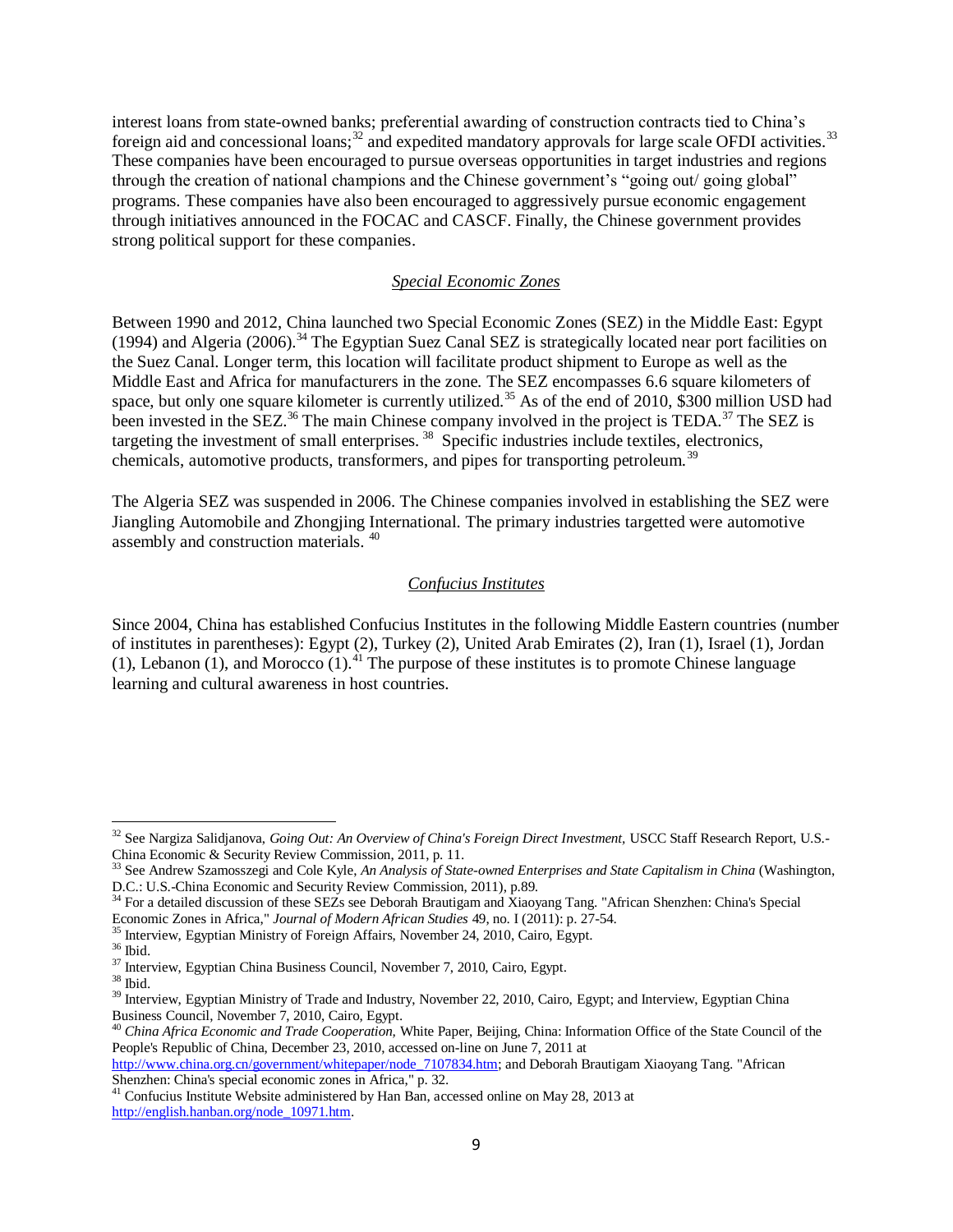#### *United Nations Peacekeeping Operations*

China is a relative newcomer to United Nations peacekeeping operations.<sup>42</sup> Its first contribution of UNPKO troops anywhere in the world did not occur until 1991.<sup>43</sup> China did not begin to contribute UNPKO troops to Middle East operations until after 2001. To date, China has participated in the following four UNPKO operations in the Middle East: UNTSO UN Truce Supervision Organization (1990-present, 108 observers, staff or police); UNIKOM UN Iraq-Kuwait Observer Mission (1991-2003, 164 observers, staff or police); UNIFIL UN Interim Force in Lebanon (2006-present, 3197 troops, 58 observers, staff or police) and UNSMIS UN Supervision Mission in Syria (April 2012-August 2012, 9 observers, staff or police). <sup>44</sup>

#### *Antipiracy Operations*

The free flow of goods through the Gulf of Aden has become an important national interest for China due to its connection to China's promotion of its own economic development. The Gulf of Aden leads to a number of African countries, Middle Eastern countries, the Suez Canal, and is the quickest sea route from China to Europe (and many countries in the Americas).

In 2008, China's trade shipments through the Gulf of Aden were increasingly threatened by piracy. Numerous Chinese vessels were hijacked.<sup>45</sup> In response to these threats to its economic interests, for the first time in modern history, China's navy (People's Liberation Navy or PLAN) deployed to engage in an operational mission outside East Asia and the Pacific.<sup>46</sup> The purpose of the mission was combating piracy off the Horn of Africa. The primary objectives of these operations were to protect Chinese ships and personnel, guard ships delivering humanitarian supplies for international organizations, and to the degree possible shelter passing foreign vessels from pirate attacks. <sup>47</sup>

Overall, China's antipiracy operations in the Gulf of Aden have been cooperative with other nations and in alignment with relevant UN Security Council resolutions. Although China has cooperated with other nations and has participated in multinational initiatives, its involvement with antipiracy operations has been different from its other multilateral military behavior in the Middle East - UNPKO. UNPKO are commanded by an international organization, the United Nations, and Chinese troops are often commanded by military officials from other countries. Chinese antipiracy initiatives in the Gulf of Aden are conducted in cooperation with other countries, but all Chinese naval forces remain under Chinese control in these operations. China's reluctance to formally join multinational taskforces is likely due to the fact that the antipiracy taskforces in the region are led by Western governments or organizations which do not include China as a member. The primary taskforces are the United States' CTF-151, the NATO Operation Protector, and the EU Atalanta.<sup>48</sup>

 $\overline{\phantom{a}}$ 

<sup>&</sup>lt;sup>42</sup> For a detailed analysis of China's global UNPKO involvement, see Bates Gill, Chin-hao Huang, and J. Stephen Morrison, *China's Expanding Role in Africa: Implications for the United States,* A Report of the CSIS Delegation to China on China-Africa- U.S. Relations, November 28- December 1, 2006 (Washington, D.C.: CSIS, 2007), accessed onlne on April 10, 2009 at http://www.csis.org/index.php?option=com\_csis\_pubs&task=view&id=3714.

<sup>&</sup>lt;sup>43</sup> China's first UNPKO troops were deployed to Cambodia in 1991.

<sup>44</sup> See *The Diversified Employment of China's Armed Forces.*

<sup>45</sup> See Kuang Peng and Jiao Wu. "China's Piracy Fight to Boost US Ties." *China Daily*, December 12, 2008: (accessed online on January 11, 2012 at http://www.chinadaily.com.cn/china/2008-12/22/content\_7327363.htm).

<sup>46</sup> See Alison A. Kaufman, *China's Participation in Anti-Piracy Operations off the Horn of Africa,* Conference Report, Center for Naval Analyses, July 2009, 1, accessed online on May 18, 2011 at

http://www.cna.org/sites/default/files/Piracy%20conference%20report.pdf.

<sup>47</sup> See *China's National Defense in 2010*.

<sup>48</sup> See Erik Lin-Greenberg, "Dragon Boats: Assessing China's Anti-Piracy Operations in the Gulf of Aden," *Defense and Security Analysis* 26, no. 2 (June 2010): 215, accessed online via EBSCO on January 12, 2012, p. 220.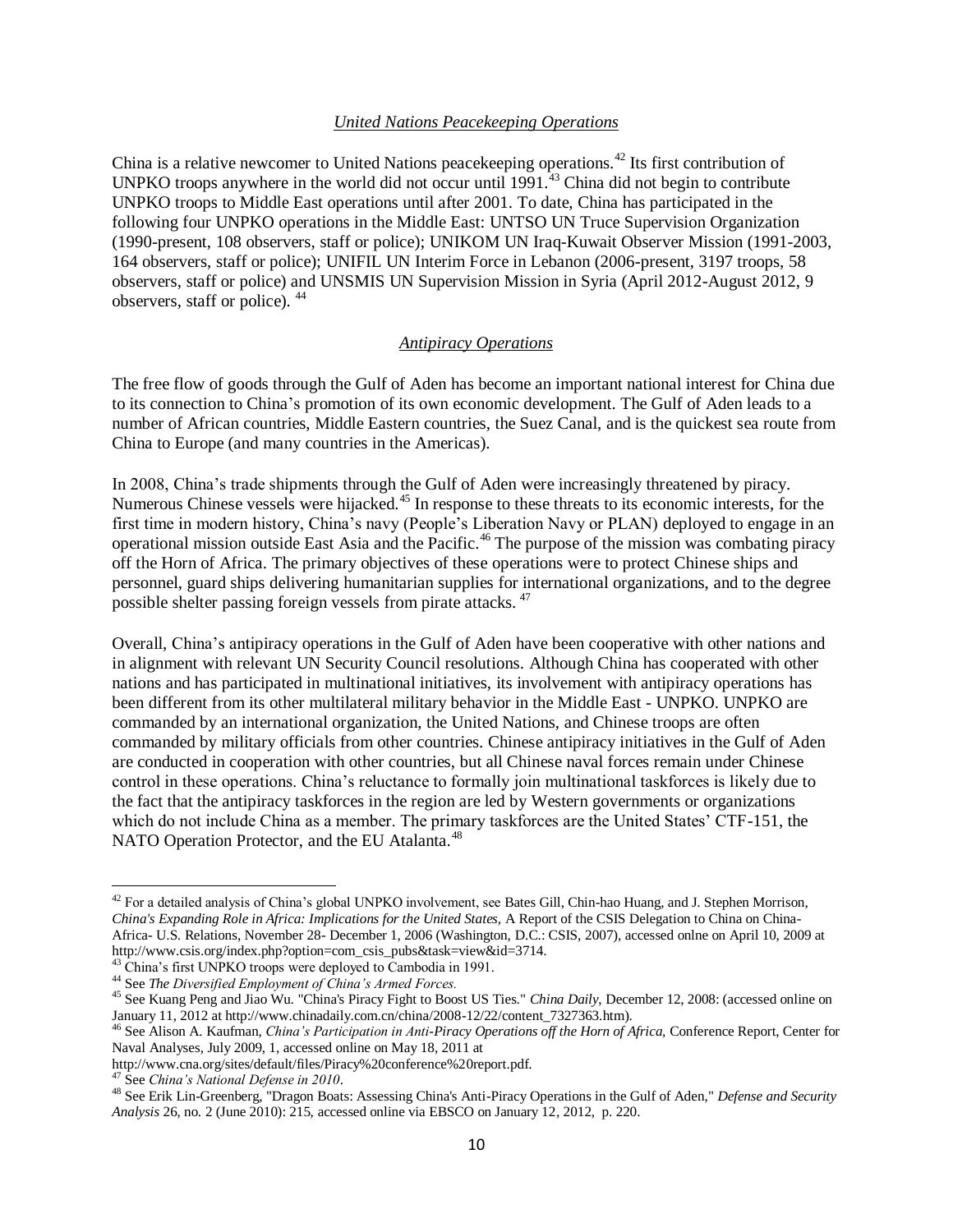One major reason China has chosen to participate in multinational antipiracy initiatives (as opposed to more unilateral action) is to demonstrate that China is a responsible great power and to improve China's international image. $49$ 

### *Conventional Arms Sales*

Since the end of the Cold War, China's conventional arms sales to countries in the Middle East have been consistently limited. Between 1990 and 1999, China's top conventional arms customers in the Middle East were Iran (\$1.4 bn.), Egypt (\$164 mn.), Yemen (\$150 mn.), Algeria (\$130 mn.) and Tunisia (\$38 mn.).<sup>50</sup> From 2000 to 2012, China's top customers in the Middle East were Iran (\$874 mn.), Egypt (\$423 mn.), Algeria (\$116 mn.), Kuwait (\$87 mn.), and Saudi Arabia (\$66 mn.).<sup>51</sup> In 2012, China's conventional arms sales to the entire region totaled a mere \$45 mn. (\$44 mn. to Iran and \$1 mn. to Egypt). $52$ 

### *Military Exchanges*

Between 2001 and 2010, China performed high level military exchanges with every Middle Eastern country except Iraq. China's highest volume of military exchanges (number of exchanges in parentheses) in the Middle East were with Egypt (29), Turkey (20), Syria (10), Jordan (9), and Tunisia  $(8)$ .<sup>53</sup>

### **Question 3:**

## **Does China seek to cultivate relationships with Middle Eastern states in order to advance and garner support for its positions and objectives in international organizations like the United Nations? Explain.**

As discussed earlier in this testimony, one of China's major interests in this region is developing support for China in the international system during a time of emerging multipolarity. One important forum for China's behavior in the international arena is the United Nations. In the United Nations, China seeks support for the Five Principles of Peaceful Coexistence as the norms for interactions between states in the international system and attempts to shield itself from foreign interference and criticism of its domestic political system. Middle Eastern states are important partners in those efforts. Also, Middle Eastern states are important partners in China's quest for a greater voice in the international system for developing countries.

 $\overline{\phantom{a}}$ 

<sup>&</sup>lt;sup>49</sup> See Kaufman, *China's Participation in Anti-Piracy Operations off the Horn of Africa; Lin-Greenberg, "Dragon Boats:* Assessing China's Anti-Piracy Operations in the Gulf of Aden"; Jonathan Hogslag, "Embracing China's Global Security Ambitions," *The Washington Quarterly*, (July 2009): 105-118, accessed online on January 11, 2012, via EBSCO); and Andrew S. Erickson and Justin D. Mikolay, "Welcome China to the Fight Against Pirates," *U.S. Naval Institute Proceedings,* March 2009, 34-41, accessed online on January 11, 2012, via EBSCO).

<sup>&</sup>lt;sup>50</sup> Data compiled by author from SIPRI Arms Transfers Database at [http://www.sipri.org/databases/armstransfers,](http://www.sipri.org/databases/armstransfers) accessed online on May 11, 2011 and May 26, 2013.

 $51$  Ibid.

 $^{\rm 52}$  Ibid.

<sup>53</sup> Data compiled from appendices of *China's National Defense in 2002*, *China's National Defense in 2004, China's National Defense in 2006, China's National Defense in 2008, and China's National Defense in 2010.* 2010 Appendices acquired online on March 26, 2012 at http://eng.chinamil.com.cn/special-reports/node 47506.htm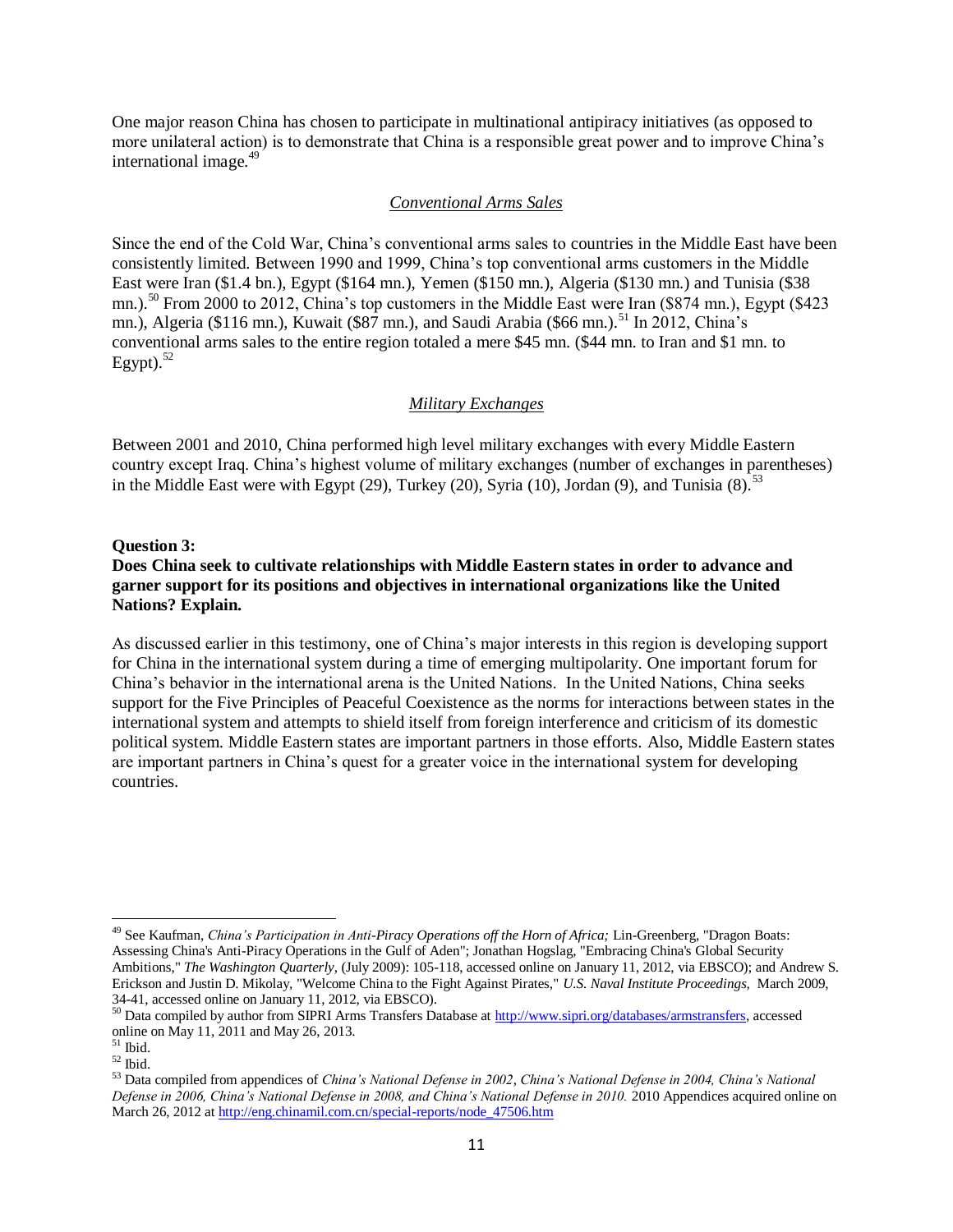#### **Question 4:**

# **Which Chinese actors (official, semi-official, and unofficial) are most heavily involved in developing and implementing policies related to the Middle East?**

China's foreign policy decision making for developing policies related to the Middle East is not transparent.<sup>54</sup> The most important official actors in implementing policy towards this region are the Ministry of Foreign Affairs, the Ministry of Commerce, and the International Department of the Chinese Communist Party (CCP). State-owned enterprises (SOEs) are also important players.

Influential think tanks and academic departments informing debates on China's policies towards the Middle East include the Chinese Academy of Social Sciences (CASS), Institute of West Asian and African Studies (IWAAS); China Institutes of Contemporary International Relations (CICIR); China Institute of International Studies (CIIS); Shanghai Institutes of International Studies (SIIS); Chinese Academy of Trade and Economic Cooperation; China Reform Forum; and Peking University's School of International Studies.

### **Question 5:**

 $\overline{a}$ 

**How do Middle East States (governments and people) view China? How do they view China's engagement in the region, especially vis-à-vis the United States? Do Middle East states seek increased Chinese involvement in the region as a counterbalance to U.S. influence? Explain.**

In general, the Middle Eastern government officials I have interviewed from Bahrain, Egypt, Iraq, Israel, Jordan, Oman, Palestine, Tunisia, Turkey, and the United Arab Emirates are quite positive about the impact of China in the Middle East. They view China as a formidable economic partner and a country that shares many of their worldviews as developing countries. China is also seen as a relatively balanced power in relation to the Arab-Israeli conflict which is positively received by Arab states and the Arab League. Government officials also tend to stress the long historical relationship between China and their countries and often reference appreciation for China's past stance in this region against colonization. Generally, Middle Eastern officials do not want relations with China to endanger their existing close relationships with the U.S., but they do want to continue to actively build relations with China.

It is important to note that China's vetoes in the UNSC regarding Syria (discussed above) did appear to negatively impact China's relations with some members of the Arab League, particularly Saudi Arabia and Qatar. My impression is that friction caused by this disagreement is temporary and that relations between these countries and China are already improving.

Although it is limited, public opinion polling from the region indicates that the broader public also views China favorably. For example, in recent years PEW's Global Attitudes Project reports the following country responses to the question "Do you have a favorable view of China?": Tunisia 69% (vs. 45% for the US); Lebanon 59% (vs. 48% for the US); Egypt 52% (vs. 19% for the US); Jordan 47% (vs. 12% for the US); Palestinian Territories 62% (vs. 18% for the US ); Turkey 22% (vs. 15% for US); and Israel 49% (vs. 72% for the US).<sup>55</sup> Every Middle Eastern country polled (except for Israel) has a higher favorability score for China than for the US. Even the Turkish population, many of whom have deep concerns about China's treatment of Uighurs, has a higher favorability rating for China than the US. BBC Polling data

<sup>54</sup> For a discussion of China's general foreign policy making process, see David Shambaugh. *China Goes Global: The Partial Power*. (New York: Oxford University Press, 2013).

<sup>55</sup>See PEW Global Attitudes Project. *Key Indicators Database.* http://www.pewglobal.org/database/ (accessed May 29, 2013). Data for Tunisia, Lebanon, Egypt, Jordan and Turkey are from 2012. Data for the Palestinian Territories and Israel are from 2011.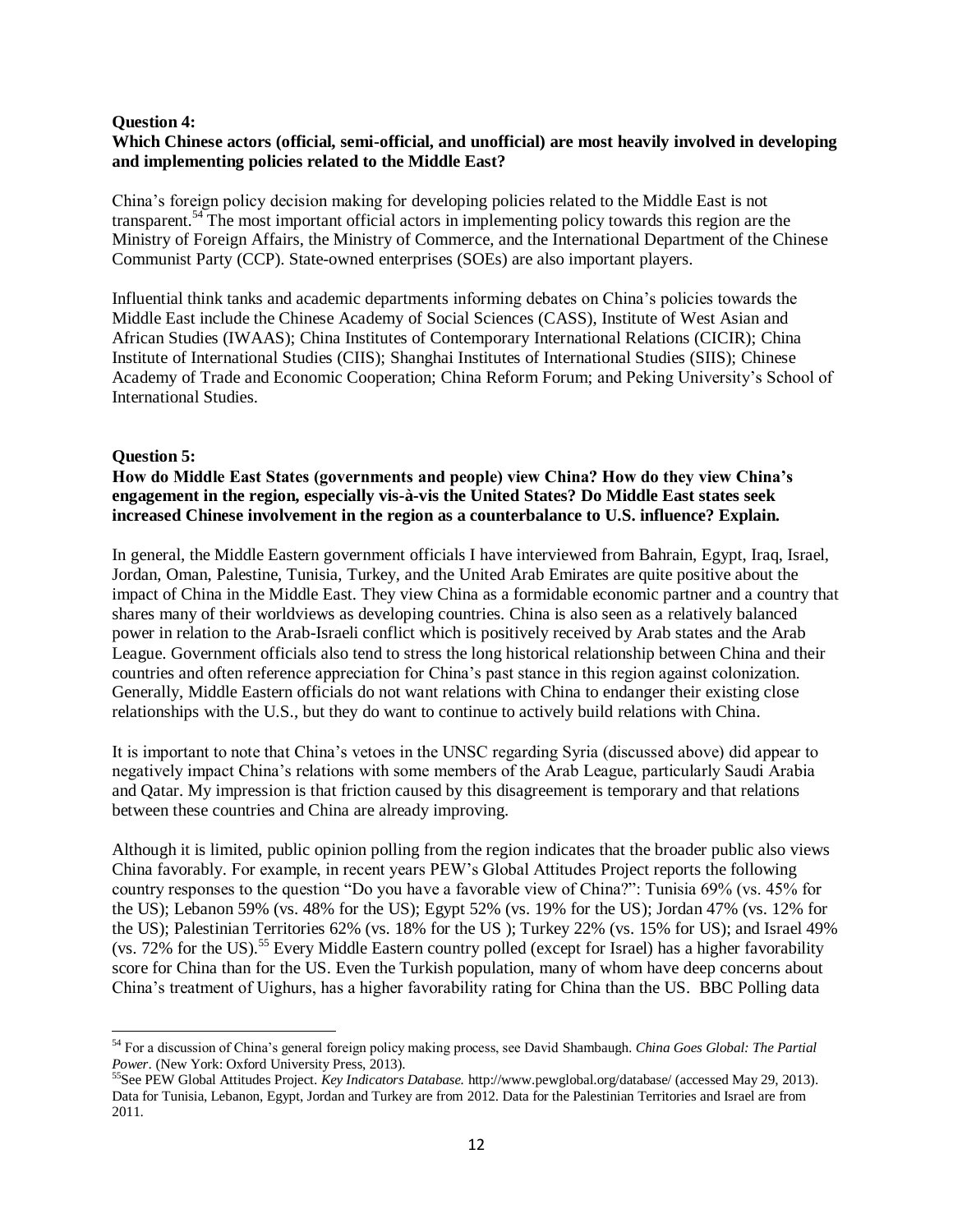reflects similar results for Egypt. 50% of Egyptian views of China were mainly positive in 2012 compared to 37% for the U.S. $\frac{5}{5}$ 

### **Question 6:**

**Historically, China has been widely perceived as reluctant to challenge U.S. interests and influence in the Middle East. Assess whether this is true today, and whether it is likely to be true in the future. As China and Middle East states likely become more deeply engaged in the coming years and decades, will China seek an expanded role in the region? Why or why not?**

Yes, in general China still appears to be reluctant to challenge U.S. interests and influence in the Middle East. China's relative cooperation with the U.S. on various actions against Iran targeted at limiting Tehran's nuclear program is an example of China attempting to avoid confrontation in the Middle East over an issue that is vital to the U.S. That said, in recent years China is becoming more willing to challenge the US in the region. For example, although China abstained on the UNSC vote that ultimately resulted in NATO intervention in Libya in 2011 (in alignment with the wishes of the Arab League), China has broadly criticized the US and NATO for the military action that resulted. Also, despite heavy pressure from the United States, China has cast three UNSC vetoes on the Syrian issue in 2011 and 2012 in coordination with Russia.

Based on interviews I conducted in January 2013, my general impression is that as a result of China's increased confidence in the wake of the 2008 Global Financial Crisis, concerns over foreign interference in fragile Middle Eastern states since the beginning of the Arab Spring, and an escalated perception that China's relations with the United States may be deteriorating as a result of the U.S. Pivot to Asia, China may be becoming more willing to stand up to the United States in regions outside of Asia. To date, the only example of newly assertive behavior in the Middle East is China's behavior related to the Syria issue.

# **Question 7:**

**Are there ongoing Track 1.5 or Track 2 dialogues between the United States and China regarding the Middle East, or between the United States and other partners regarding China in the region? If so, discuss the participants, objectives, and effectiveness of these dialogues**.

I am not aware of any Track 1.5 or Track 2 dialogues that specifically work on issues related to China in the Middle East.

### **Question 8:**

 $\overline{\phantom{a}}$ 

**The Commission is mandated to make policy recommendations to Congress based on its hearings and other research. What are your recommendations for congressional action related to the topic of your testimony?** 

China and the United States share common interests in the Middle East including a desire for energy security, regional stability, and economic and social development in the region.<sup>57</sup> As a result, I would

<sup>56</sup>See *Views of Europe Slide Sharply in Global Poll, While Views of China Improve.* BBC World Service Poll, 2012, (accessed online on May 29, 2013, at www.worldpublicopinion.org).

 $57$  For a more detailed discussion of shared interests between the United States and China in the Middle East and opportunities for cooperation, see David Shambaugh and Dawn Murphy. "U.S.-China Interactions in the Middle East, Africa, Europe, and Latin America" by David Shambaugh and Dawn Murphy in *Tangled Titans: The New Context of U.S.-China Relations*, edited by David Shambaugh. (Lanham, Md.: Rowan and Littlefield, 2013).